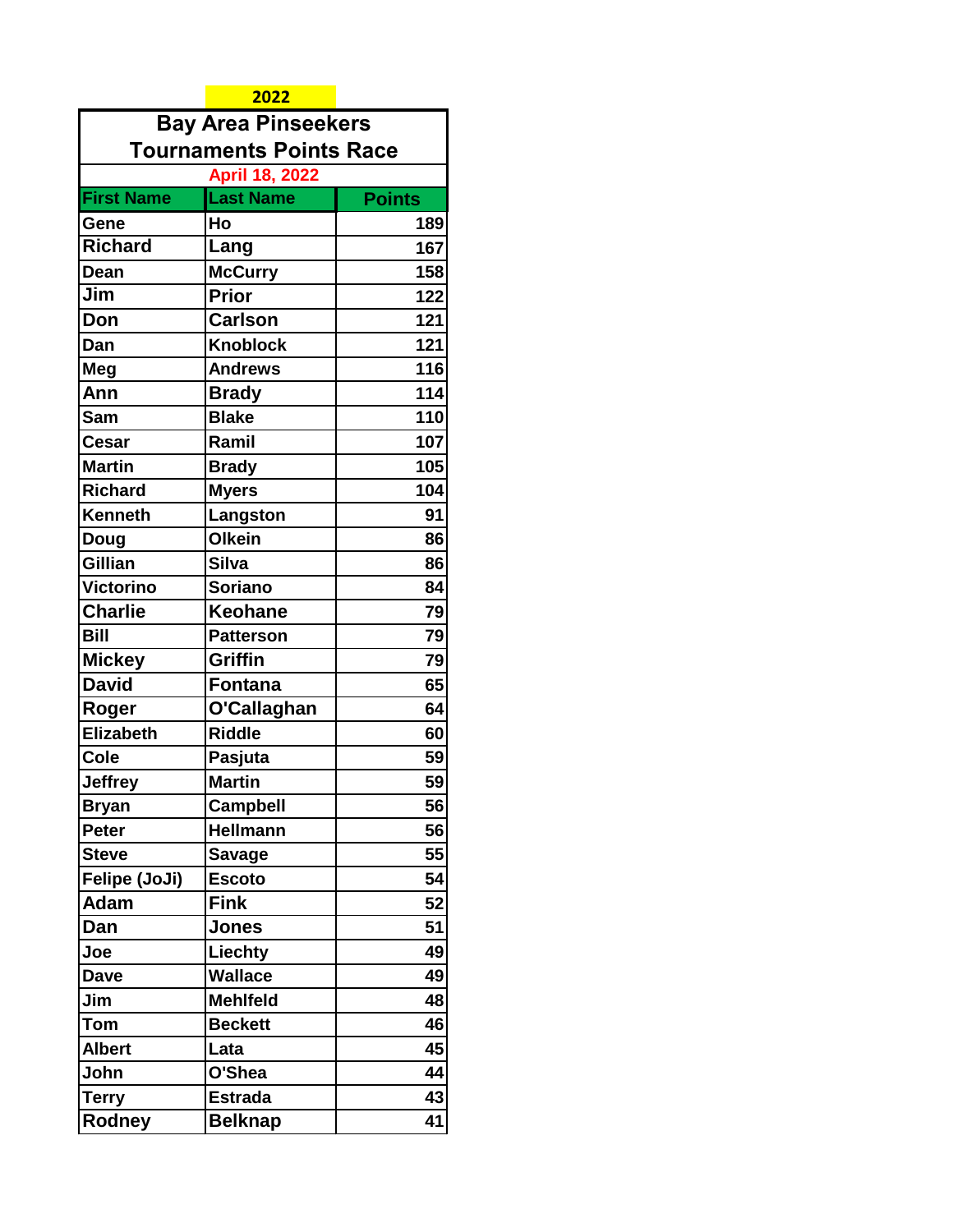| Tim               | Wallace           | 41                      |
|-------------------|-------------------|-------------------------|
| <b>Bob</b>        | <b>Harley</b>     | 40                      |
| Jim               | <b>Buttafuoco</b> | 39                      |
| <b>Phil</b>       | <b>Kagel</b>      | 37                      |
| <b>Tom</b>        | <b>Knopf</b>      | 36                      |
| Cary              | <b>Wiese</b>      | 36                      |
| <b>Mario</b>      | <b>Rollolazo</b>  | 35                      |
| <b>Steve</b>      | <b>Shaw</b>       | 35                      |
| Paul              | <b>Walsh</b>      | 34                      |
| <b>Tom</b>        | <b>Boersig</b>    | 32                      |
| John              | <b>Fry</b>        | 32                      |
| Roy               | <b>Sullivan</b>   | 32                      |
| <b>Dennis</b>     | <b>Meixner</b>    | 31                      |
| <b>Karen</b>      | <b>Treat</b>      | 31                      |
| <b>Peter</b>      | <b>Coffee</b>     | 28                      |
| Don               | <b>Jenkins</b>    | 27                      |
| <b>Frank</b>      | <b>Bermudez</b>   | 26                      |
| Paul              | <b>Fuhrman</b>    | 26                      |
| <b>Michael</b>    | Gorman            | 25                      |
| <b>Mark</b>       | Petroni           | 25                      |
| <b>Bruce</b>      | <b>Pearson</b>    | 23                      |
| <b>Matthew</b>    | <b>Curry</b>      | 22                      |
| John              | <b>McPeak</b>     | 20                      |
| Don               | Orlando           | 18                      |
| Gary              | Irwin             | 16                      |
| $\overline{J}$ im | <b>Breazeale</b>  | 15                      |
| George            | <b>Bacigalupi</b> | 14                      |
| John              | <b>Cuneo</b>      | 13                      |
| William           | Growney           | 13                      |
| <b>Bob</b>        | <b>Simpson</b>    | 13                      |
| John              | Hodge             | 12                      |
| <b>Bill</b>       | <b>Dyer</b>       | 11                      |
| Gary              | Primeau           | 11                      |
| <b>Tom</b>        | <b>DeRoza</b>     | 10                      |
| <b>Harry</b>      | <b>Sanders</b>    | 9                       |
| <b>Mark</b>       | Ellinwood         | 8                       |
| <b>Ricky</b>      | <b>Willis</b>     | 8                       |
| <b>Todd</b>       | <b>Carter</b>     | 6                       |
| Roger             | <b>Matuska</b>    | 4                       |
| <b>Micheal</b>    | Weaver            | 4                       |
| Dean              | <b>Rogers</b>     | $\overline{\mathbf{2}}$ |
| <b>Kay</b>        | Gulbengay         | 1                       |
| <b>Mark</b>       | <b>Nilssen</b>    | 1                       |